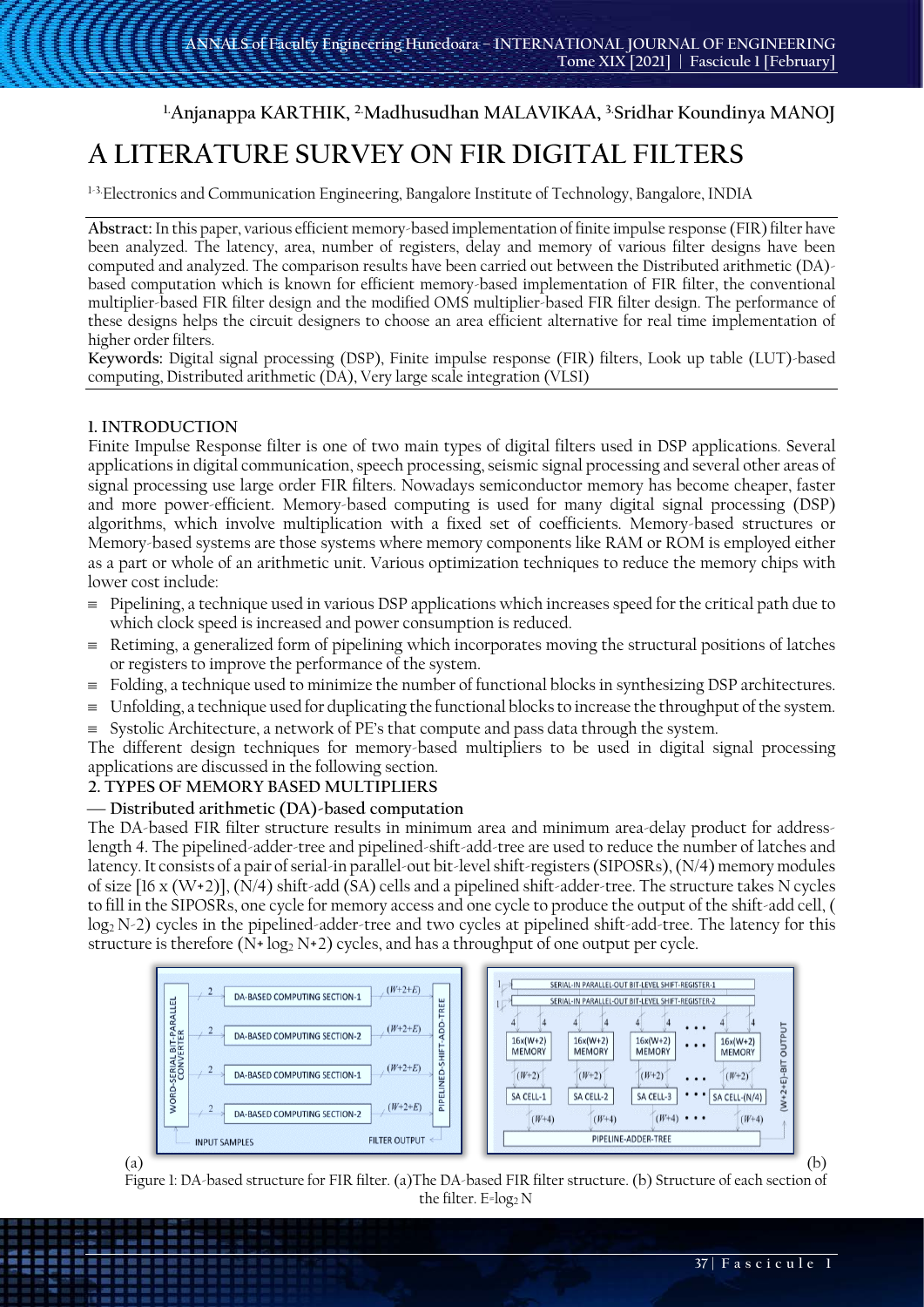#### **Memory-Based FIR Filter Using Conventional LUT**

An N-tap FIR filter for input word length L=8 consists of N memory-units, (N-1) AS cells and a delay register. During each cycle, the 8 bits of present input sample  $x(n)$  are fed to all the LUT-multipliers in parallel as a pair of 4-bit addresses X1 and X2. The LUT-multiplier consists of a dual-port memory unit of size [16 x  $(W+4)$ ]. The Shift-Add (SA) cell, after left-shifting its input by 4 bits, adds the shifted value with its other input to produce a (W+8)-bit output. The output of the multipliers are fed to the add-subtract (AS) cells.





#### **Optimized LUT Using Modified OMS**

The APC–OMS combined design for L =5 with coefficient width W consists of an LUT of nine words of (W +4)-bit width, a four-to-nine-line address decoder, an address generator circuit, a barrel shifter and a control circuit for generating the RESET signal. The precomputed values of A  $\times$  (2i +1) are stored as P<sub>i</sub>, for i =0 ,1,2,...,7, at eight consecutive locations of the memory array. The decoder takes the 4-bit address from the address generator and generates nine wordselect signals i.e.,{ w<sub>i</sub>, for  $0 \leq i \leq 8$ }, to fetch the referenced word from the LUT. The control circuit generates the control bits (s1 s0), a 2-bit binary equivalent of the required number of shifts according to the equations,

$$
s0 = x0 + (x1 + x2)
$$
  
sl = (x0 + x1)

The RESET signal can be generated as (d3 AND x4). The address-generator circuit receives the 5-bit input operand X and maps it onto the 4-bit address word (d3d2d1d0).



Figure 3: APC–OMS combined LUT design for the multiplication of W-bit fixed coefficient A with 5-bit input X.



Figure 4: (a) Four-to-nine-line address-decoder. (b) Control circuit for generation of S0, S1and RESET

| Input $X' \times x_3' x_2' x_1' x_0'$ | Product value | $#$ of shifts  | Shifted input, X" | Stored APC word | Address $d_3 d_2 d_1 d_0$ |  |
|---------------------------------------|---------------|----------------|-------------------|-----------------|---------------------------|--|
| 0001                                  | А             | $\Omega$       |                   |                 |                           |  |
| 0010                                  | 2xA           |                | 0001              | $PO = A$        | 0000                      |  |
| 0100                                  | $4 \times A$  | $\overline{2}$ |                   |                 |                           |  |
| 1000                                  | 8 x A         | 3              |                   |                 |                           |  |
| 0011                                  | 3A            | $\Omega$       |                   |                 |                           |  |
| 0110                                  | $2 \times 3A$ |                | 0011              | $P1 = 3A$       | 0001                      |  |
| 1100                                  | $4 \times 3A$ | $\overline{2}$ |                   |                 |                           |  |
| 0101                                  | 5A            | $\Omega$       | 0101              | $P2 = 5A$       | 0010                      |  |
| 1010                                  | $2 \times 5A$ |                |                   |                 |                           |  |
| 0111                                  | 7A            | $\Omega$       | 0111              | $P3 = 7A$       | 0011                      |  |
| 1110                                  | $2 \times 7A$ |                |                   |                 |                           |  |
| 1001                                  | 9A            | $\Omega$       | 1001              | $P4 = 9A$       | 0100                      |  |
| 1011                                  | llA           | $\mathbf{0}$   | 1011              | $P5 = 11A$      | 0101                      |  |
| 1101                                  | 13A           | $\mathbf{0}$   | 1101              | $P6 = 13A$      | 0110                      |  |
| 1111                                  | 15A           | $\mathbf{0}$   | 1111              | $P7 = 15A$      | 0111                      |  |

Table 1. OMS-Based design of the LUT of APC words for L =5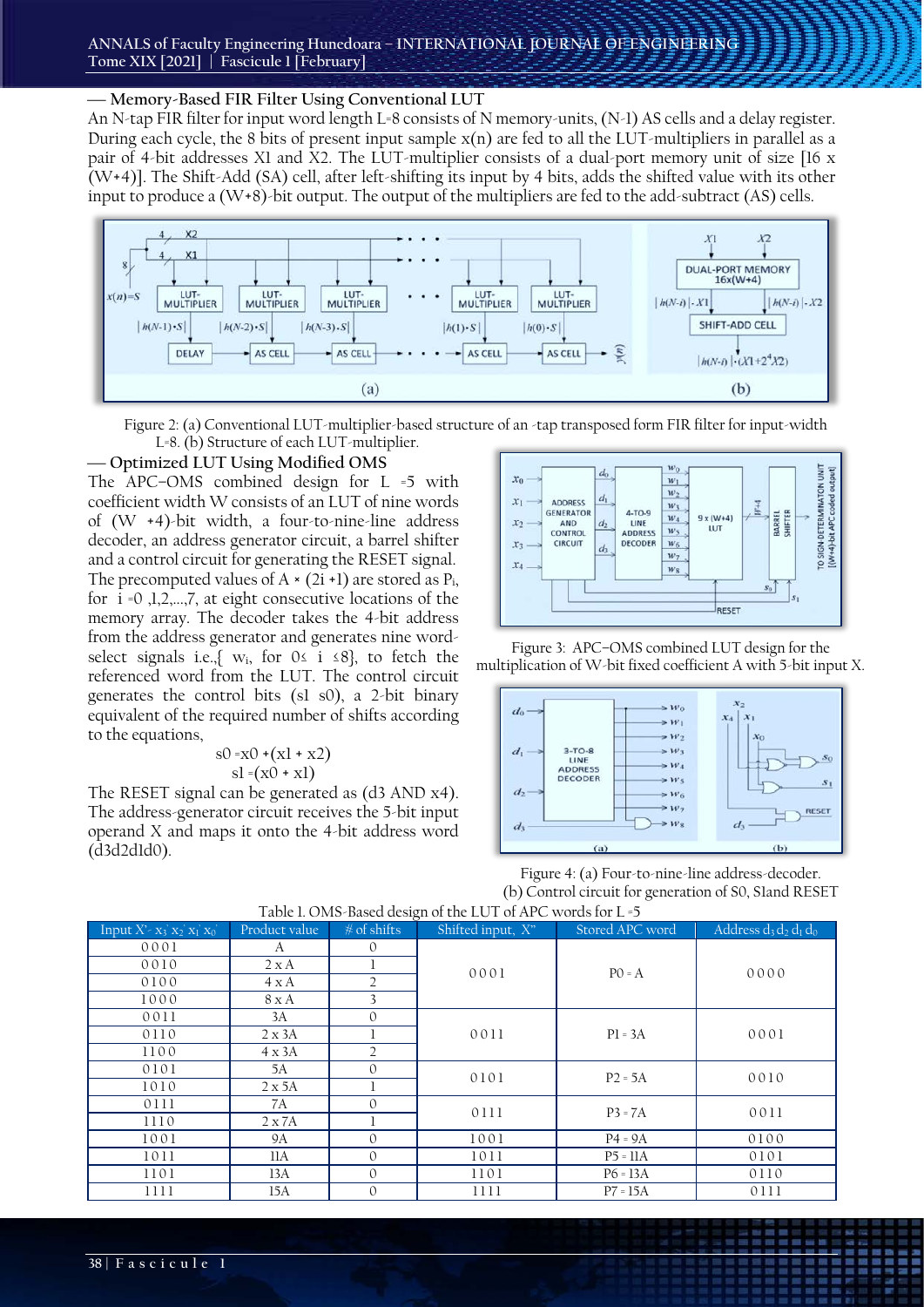**Implementation of the LUT Multiplier Using APC for L =5**

For L=5 the structure of the LUT-based multiplier using APC technique consists of a four-input LUT of 16 words to store the APC values of product words as shown in the sixth column of Table 2, except the last row, where 2A is stored for input  $X = (00000)$  instead of storing a "0" for input  $X = (10000)$ . It consists of an address-mapping circuit and an add/subtract circuit. The address-mapping circuit generates the desired address  $(x_3 x_2 x_1 x_0)$ . The address mapping can be implemented by multiplexing XL and X'L using  $x_4$  as the control bit. The address-mapping circuit can be optimized by realization of three XOR gates, three AND gates, two OR gates, and a NOT gate. The RESET is



Figure 5: LUT-Based Multiplier for L =5 using the APC technique

generated by a control circuit. The output of the LUT is added with or subtracted from 16A for  $x_4$  =1 or 0, respectively. Thus, x4 is used as the control for the add/subtract cell.

| Input, X | Product values | Input, $X$ | Product values | Address $\overline{x_3}$ $\overline{x_2}$ $\overline{x_1}$ $\overline{x_0}$ | APC words    |
|----------|----------------|------------|----------------|-----------------------------------------------------------------------------|--------------|
| 00001    | А              | 11111      | 31A            | 1111                                                                        | 15A          |
| 00010    | 2A             | 11110      | 30A            | 1110                                                                        | 14A          |
| 00011    | 3A             | 11101      | 29A            | 1101                                                                        | 13A          |
| 00100    | 4А             | 11100      | 28A            | 1100                                                                        | 12A          |
| 00101    | 5Α             | 11011      | 27A            | 1011                                                                        | 11A          |
| 00110    | 6A             | 11010      | 26A            | 1010                                                                        | 10A          |
| 00111    | 7A             | 11001      | 25A            | 1001                                                                        | <b>9A</b>    |
| 01000    | <b>8A</b>      | 11000      | 24A            | 1000                                                                        | <b>8A</b>    |
| 01001    | <b>9A</b>      | 10111      | 23A            | 0111                                                                        | 7A           |
| 01010    | 10A            | 10110      | 22A            | 0110                                                                        | 6A           |
| 01011    | ПA             | 10101      | 21A            | 0101                                                                        | 5A           |
| 01100    | 12A            | 10100      | 20A            | 0100                                                                        | 4A           |
| 01101    | 13A            | 10011      | 19A            | 0011                                                                        | 3A           |
| 01110    | 14A            | 10010      | 18A            | 0010                                                                        | 2A           |
| 01111    | 15A            | 10001      | 17A            | 0001                                                                        | A            |
| 10000    | 16A            | 10000      | 16A            | 0000                                                                        | $\mathbf{0}$ |

Table 2. APC words for different input values for  $I = 5$ 

**Modified OMS for LUT Optimization:**

The memory-based structure of FIR filter (for 16-bit input) using LUT design is different from conventional design in two aspects:

- ≡ Instead of using N memory modules for N segments, only one memory module is used which reduces the hardware complexity for two (N−1) decoder circuits.
- ≡ Odd multiple storage is used in place of conventional design, so that multiplication using a dual-port memory segment could be implemented by  $2^{L/2}/2$  words in LUT.

As shown in figure 6, the compiled representation of FIR filter has a dual-port segmented memory core, a delay register, and an array of N shift-add (SA) cells, (N−1) AS cells. It also consists of control circuits, a pair of 8-to-7-bit encoders and a pair of 7-to-128 line decoders to carry out the necessary control signals and wordselect signals for the dual-port memory core (which consists [128 (W + 8)] N array of bit-level is devised in 128 rows of  $[(W + 8) N]$ -bit width).

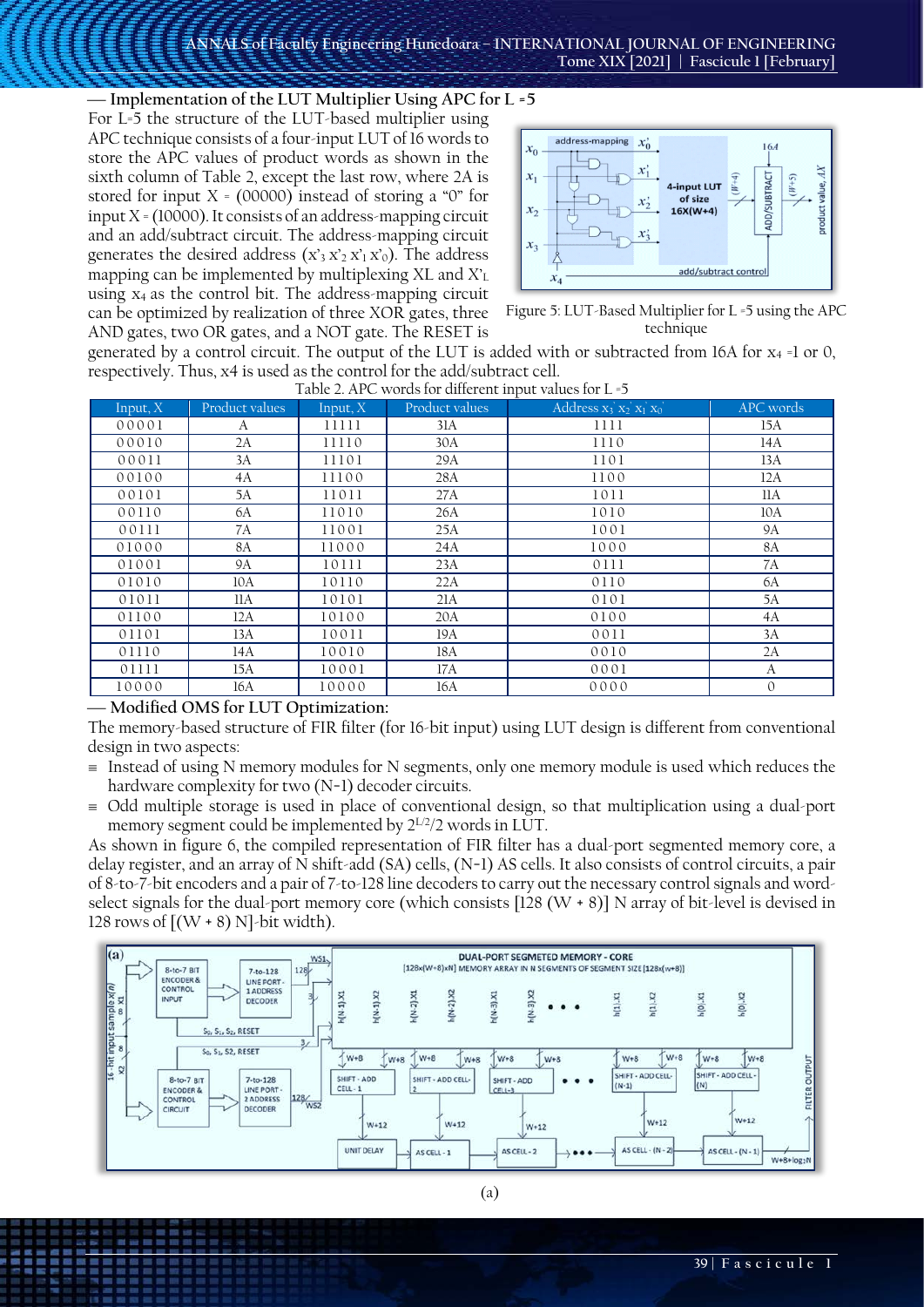

Figure 6: a) Structure of Nth order FIR filter using OMS-LUT multiplier for 16 bit input. b) Dual-port segment memory core for Nth order filter. c) LUT multiplier-based structure of an N-tap FIR filter by transposed firm realization using segmented memory core using 16-bit input

### **3. COMPARISON OF DIFFERENT FIR DIGITAL FILTER DESIGNS**

# **Latency Comparison for different types of filter designs**

From the graph above one can observe that the latency is higher for DA-Based filter and is least for Modified OMS for LUT. Conventional LUT Multiplier lies in between the two designs.

Table 3**:** Latencies of LUT-Multiplier-Based and DA Based designs for different filter order N and input word-size L

| $\mathbf{X}$ | LUT - Based Design |          |          | DA-Based Design |                          |          |
|--------------|--------------------|----------|----------|-----------------|--------------------------|----------|
|              | $L = 8$            | $L = 16$ | $L = 32$ | $L = 8$         | $L = 16$                 | $L = 32$ |
|              |                    |          |          | IΟ              | $\overline{\phantom{a}}$ |          |
|              |                    |          | ∩-       |                 |                          |          |
| ےر           |                    | ⊃⊂       |          |                 |                          |          |
| 64           | 69                 |          |          |                 |                          |          |
| 120          | ר רו               | 134      |          | 140             | 14.                      |          |



#### Figure 7: Different types of filter designs vs Latency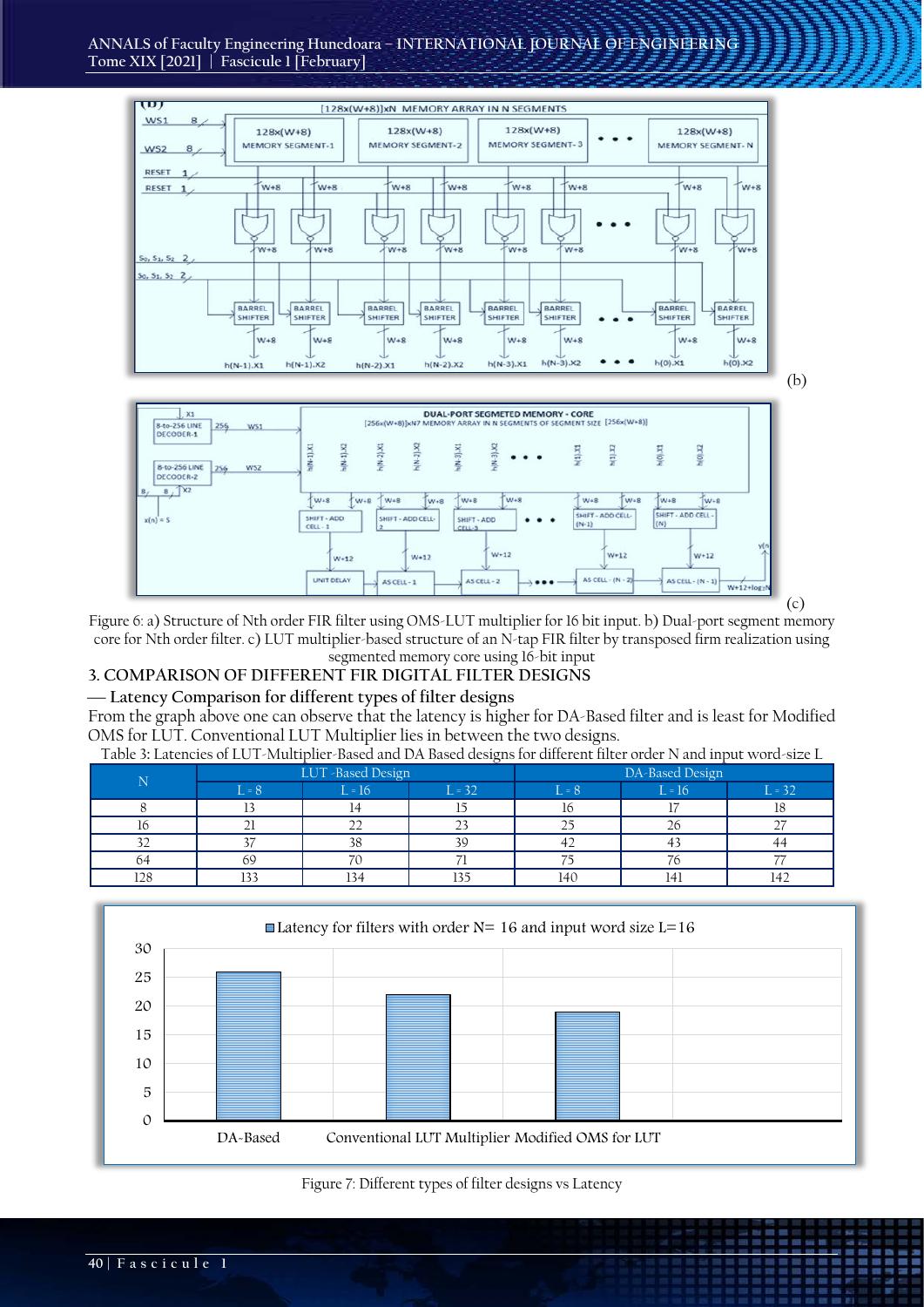| Table 4: Comparison of different filter designs for L=16 and N=16 |                       |                                          |                                          |  |
|-------------------------------------------------------------------|-----------------------|------------------------------------------|------------------------------------------|--|
| Design                                                            | DA-Based              | Memory-based using<br>conventional LUT   | Modified OMS for LUT<br>Optimization     |  |
| Latency                                                           | 26                    |                                          |                                          |  |
| Area (sq.um)                                                      | 78895.96              | 82519.92                                 | 68558.92                                 |  |
| Memory                                                            | $8k[(W+E-1)2^{N/2}]$  | $[256 \times (W+8) \times N]$ bit memory | $[128 \times (W+8) \times N]$ bit memory |  |
| Registers                                                         | (W+8K+E) bit register | 49,224(1-bit registers                   | 39,208(1-bit registers)                  |  |

**Area Comparison for different types of filter designs**

The difference in area between Conventional LUT Multiplier and DA Based is less compared to difference between Conventional LUT Multiplier and Modified OMS for LUT. Hence area is much larger for Conventional LUT Multiplier followed by DA Based and then Modified OMS for LUT.



Figure 8: Different types of filter designs vs Area

**Register Comparison for different types of filter designs**

From the graph conventional LUT Multiplier uses more number of register than Modified OMS for LUT.



Figure 9: Different types of filter designs vs Number of Registers

**Delay Comparison for different types of filter designs**

As observed from the delay graph, the delay is very much higher in DA Based compared to all other designs. LUT Optimization for modified OMS has the least delay. APC technique has higher delay than Modified OMS for LUT.